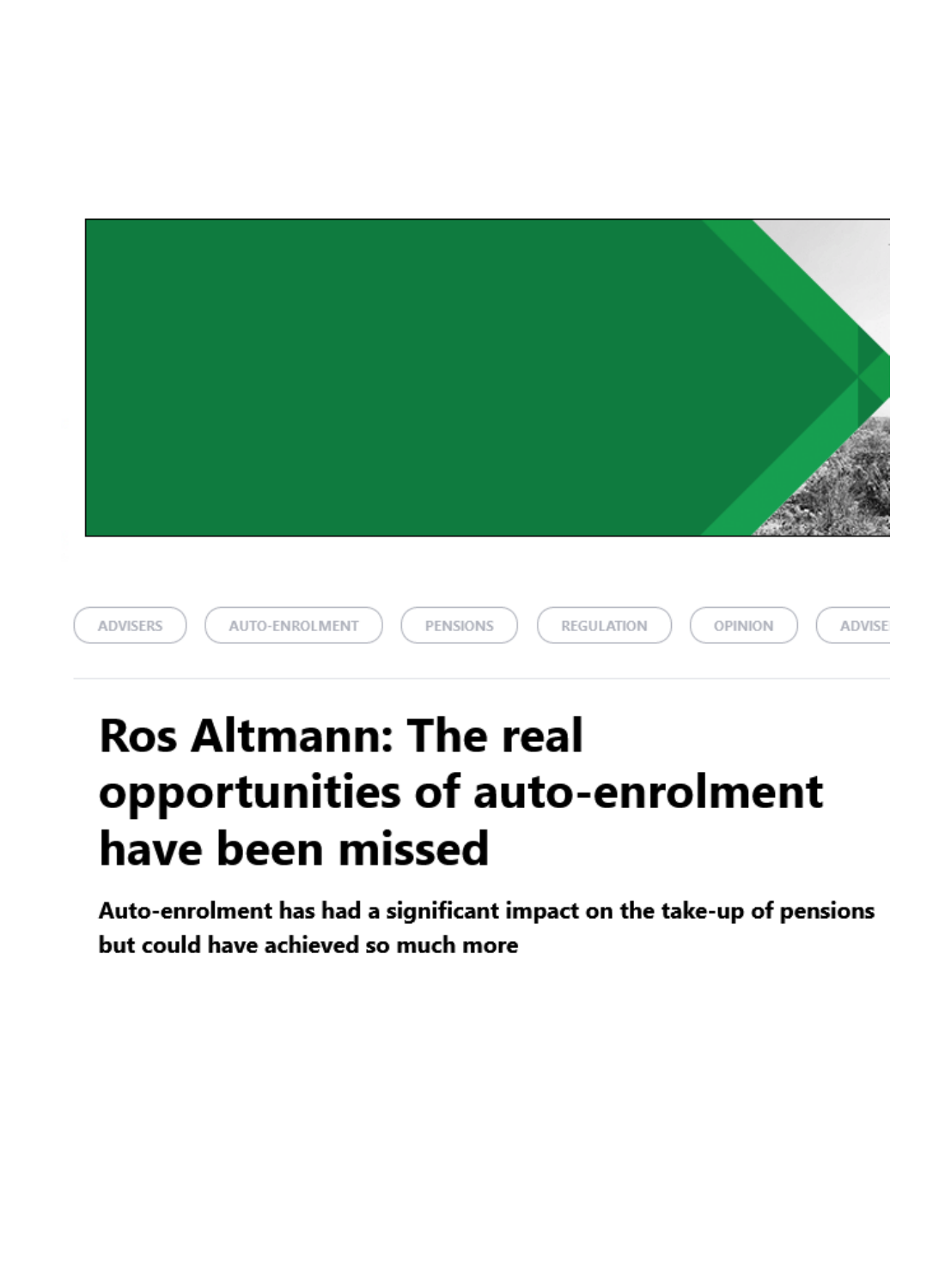By [Ros Altmann](https://www.moneymarketing.co.uk/author/ros-altmann/) | 18<sup>th</sup> May 2022 8:00 am

Over the past 10 years, government policy has handed the pensions industry billions of pounds. Auto-enrolment (AE) has seen millions of new customers benefit from 'free money' in the pensions wrapper.

We all understand the enormous advantages of investing in pensions. They are a brilliant product, with generous tax breaks and additional money not available to most Isas or other investment accounts.



The market for customer-focused investment  $\mathbf{u}$ approaches is still wide open

However, the AE programme has relied on automatic payroll deductions of workers' money, without any understanding of investment details and relying on the employer's chosen provider for suitable products.

The failure of stakeholder products — partly due to historic pension scandals, complex jargon, regulatory barriers and a lack of financial education — clearly indicated the need for behavioural nudges to improve pension take-up across the population. But, despite unexpectedly low optout rates, there has been little advance in customer engagement or product development for these new pension investors.

This is puzzling given the context of radical pension freedom reforms from 2015. Although elements of these changes remain divisive in some corners of the advice sector, the reforms have made pensions far more flexible and potentially better suited to later-life financial planning and changing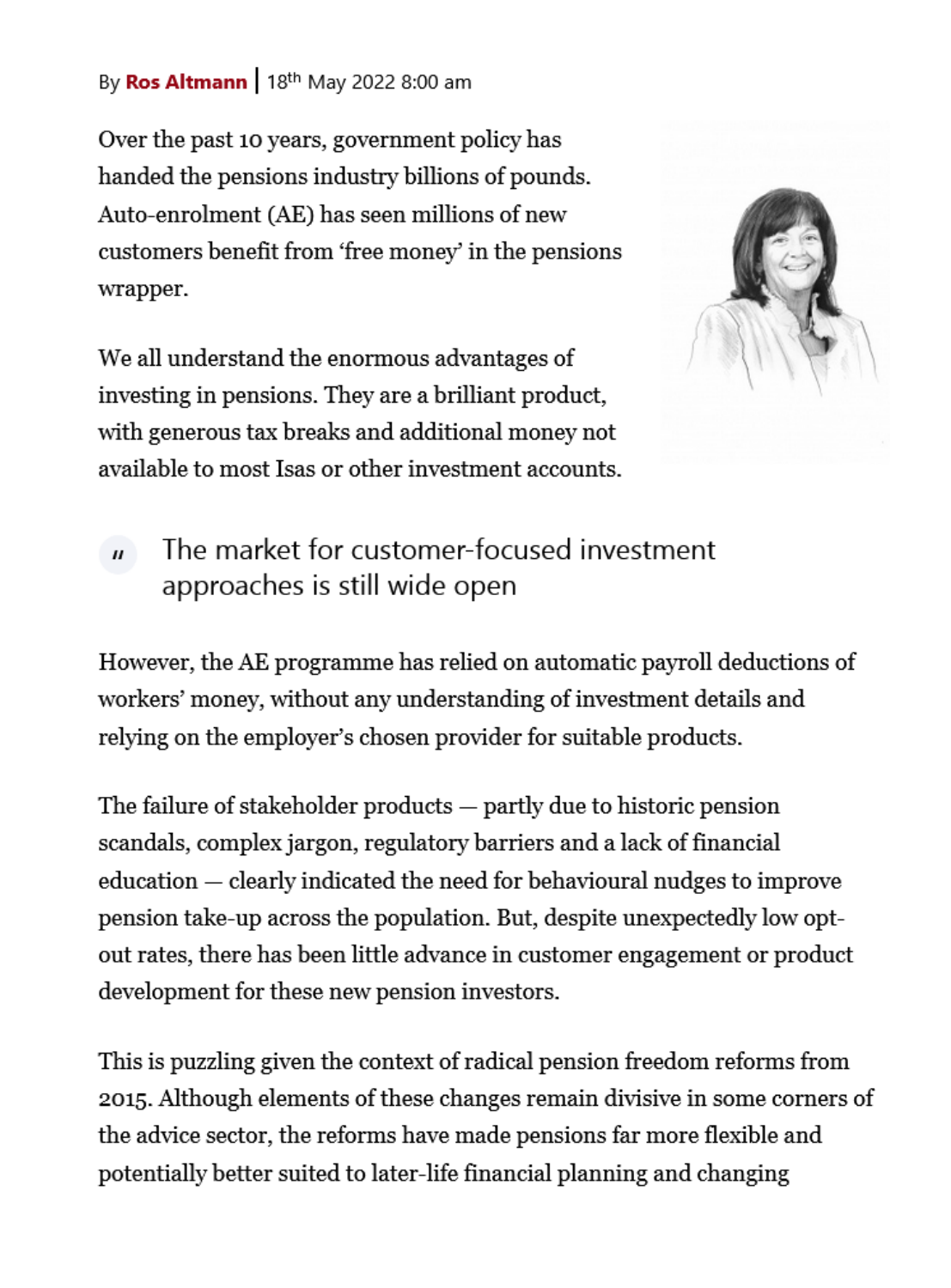retirement patterns.

Most workers in their 50s and 60s have no idea their  $\mathbf{u}$ money is switching out of higher expected-return assets for about 15 years

Ending mandatory annuitisation and traditional drawdown restrictions could have paved the way for people to pay into pensions for longer, and mandatory employer provision could have provided lower-cost means of engaging, informing and serving customers in the workplace.

The industry has had a tremendous opportunity to reach out directly to millions of new or existing customers; helping them to understand all the benefits of pensions, encouraging them to contribute more and explaining about the extra 'free money' available — from possible employer matching and tax relief — when adding to the legally required minimum contributions.

Unfortunately, this has not been seized upon as many experts hoped.

## Potential product improvement

Pension providers do not seem to have grasped this golden opportunity to design better products to cater for a different work-and-pensions landscape. They have not risen to the challenge of engaging their customers and promoting pensions.

Yes, there have been governance improvements and movement towards ethical, environmentally friendly ESG investing. But these changes do not mean much to the uninitiated investor and new types of drawdown, such as flexi-access and uncrystallised funds pension lump sums, are hardly likely to excite popular interest.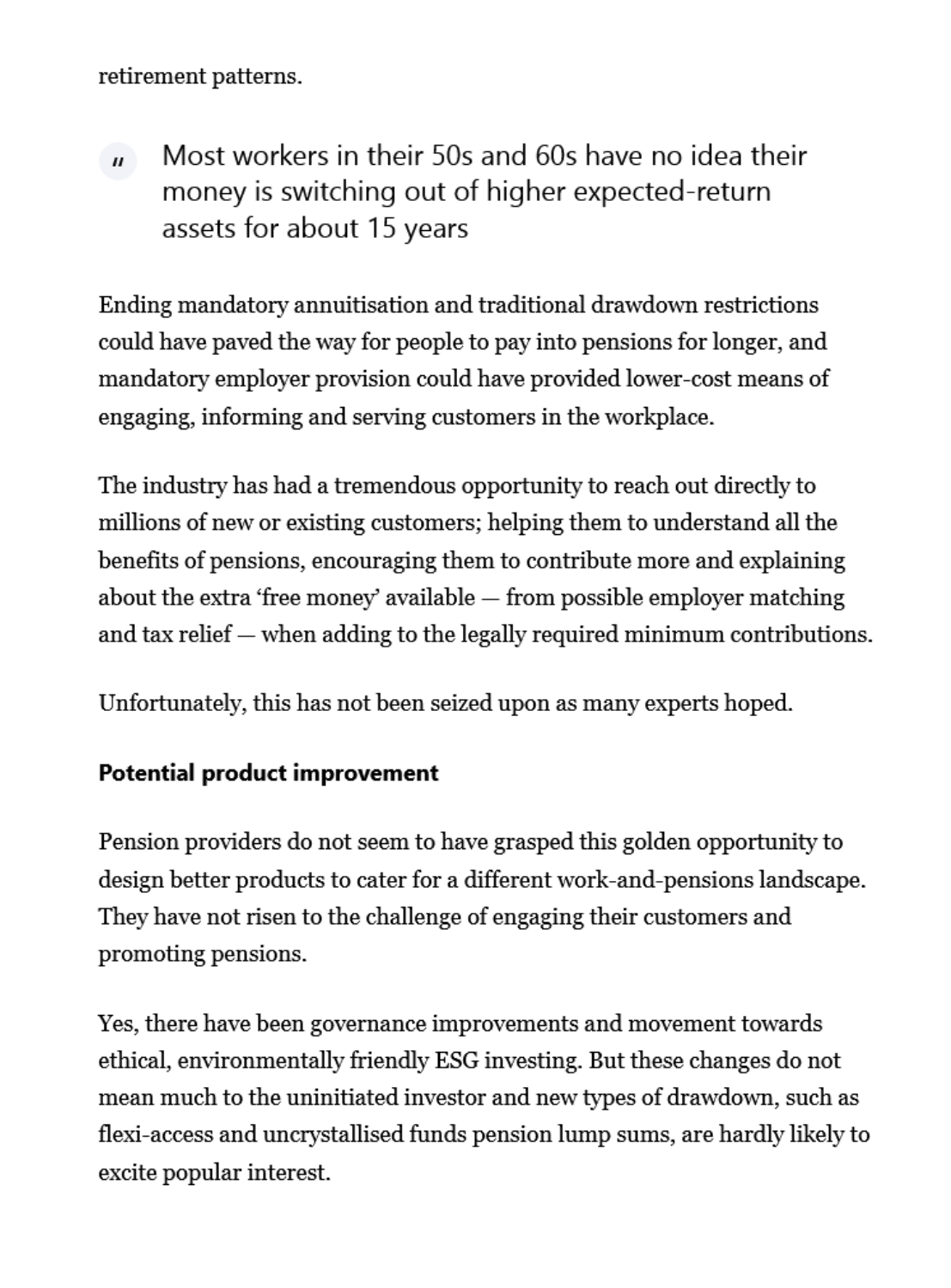Despite unexpectedly low opt-out rates, there has  $\boldsymbol{H}$ been little advance in customer engagement or product development for these new pension investors

The industry has not succeeded in engaging customers at either accumulation or decumulation stage. More suitable pension products and direct-to-consumer solutions are missing.



Sponsored by / Rathbones A quide for financial advisers Designed to aid meaningful discussions with<br>your clients about responsible investing. **Find out more** 

Flagship offerings for most AE schemes are still their 'default' funds. Marketing advisers would surely suggest consumer-focused companies steer clear of this word. Why would anyone outside pensions think putting people's money into something that offered 'default' was an attractive, customer-friendly proposition?

We may all understand this jargon but does it add positive value? At least 'standard' funds or 'expert's choice' may have some positive resonance.

## 21st century lives

Most of these so-called default funds are still just lifestyling or target date, which will be unsuitable for many customers. Where are the attractive new approaches to fit 21st century lives?